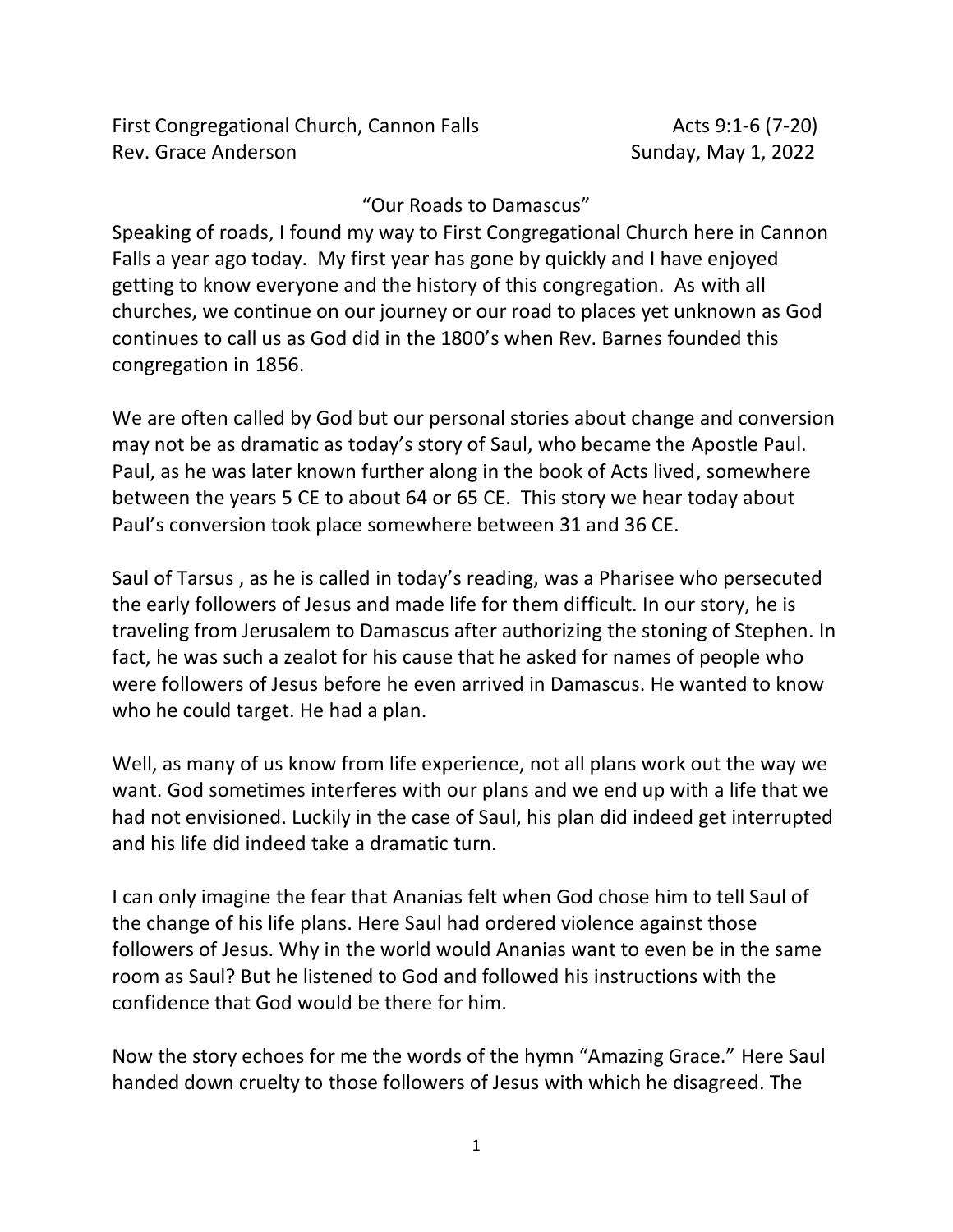author of "Amazing Grace" was John Newton who handed down his own form of cruelty as the captain of a slave ships from England.

Newton was not a very nice person as some biographers have written. He was rebellious, subordinate to those in command and all around disagreeable. Yet it was this same man that wrote the words "Amazing grace! (how sweet the sound) That sav'd a wretch like me! I once was lost, but now am found, was blind, but now I see."

John Newton had a conversion experience and was truly repentant to his ways that caused harm. Like Saul, he found his way to God and God found his way to him. And like Newton, Saul was blind but then he could see. He was lost but was then found and found God's grace to be amazing. Newton's conversion led him to help found the Society for Effecting the Abolition of the Slave Trade in 1787 with William Wilberforce, a member of the British parliament.

Now in our everyday lives, I suspect that there are not many of us who had such dramatic conversion experiences. Good chance we were raised quietly in a faithful home or experienced God in our lives as adults and explored the spiritual side of our lives only later. Wherever we are now on our faith journey, it is safe to say that God has been a traveling partner.

God does indeed surprise us like he did Saul and John Newton or any number of other people. God helps us to see, teaches us how to forgive and to love and to trust. It is not easy though to follow God at times. Just like Ananias, there are times in life where I know I have questioned God. "God, you want me to do what!?" We have tons of stories in the bible where people questioned God's choice in asking them to do something. I think most of the prophets became prophets only after asking if God had made the right choice. Fortunately Saul did not go to extreme measures to avoid God like the prophet Jonah did and enter the belly of a large fish in order to get away.

But Saul must have been pretty scared. Not only did he hear the voice of Jesus, the person he hated, Saul also lost his eye sight and was unable to eat or drink. The loss of sight was both physical and spiritual in this case. Saul had lost sight of God. Here he had been a faithful follower of God but did not see what God was doing in the life, death and resurrection of Jesus. This story is so well placed after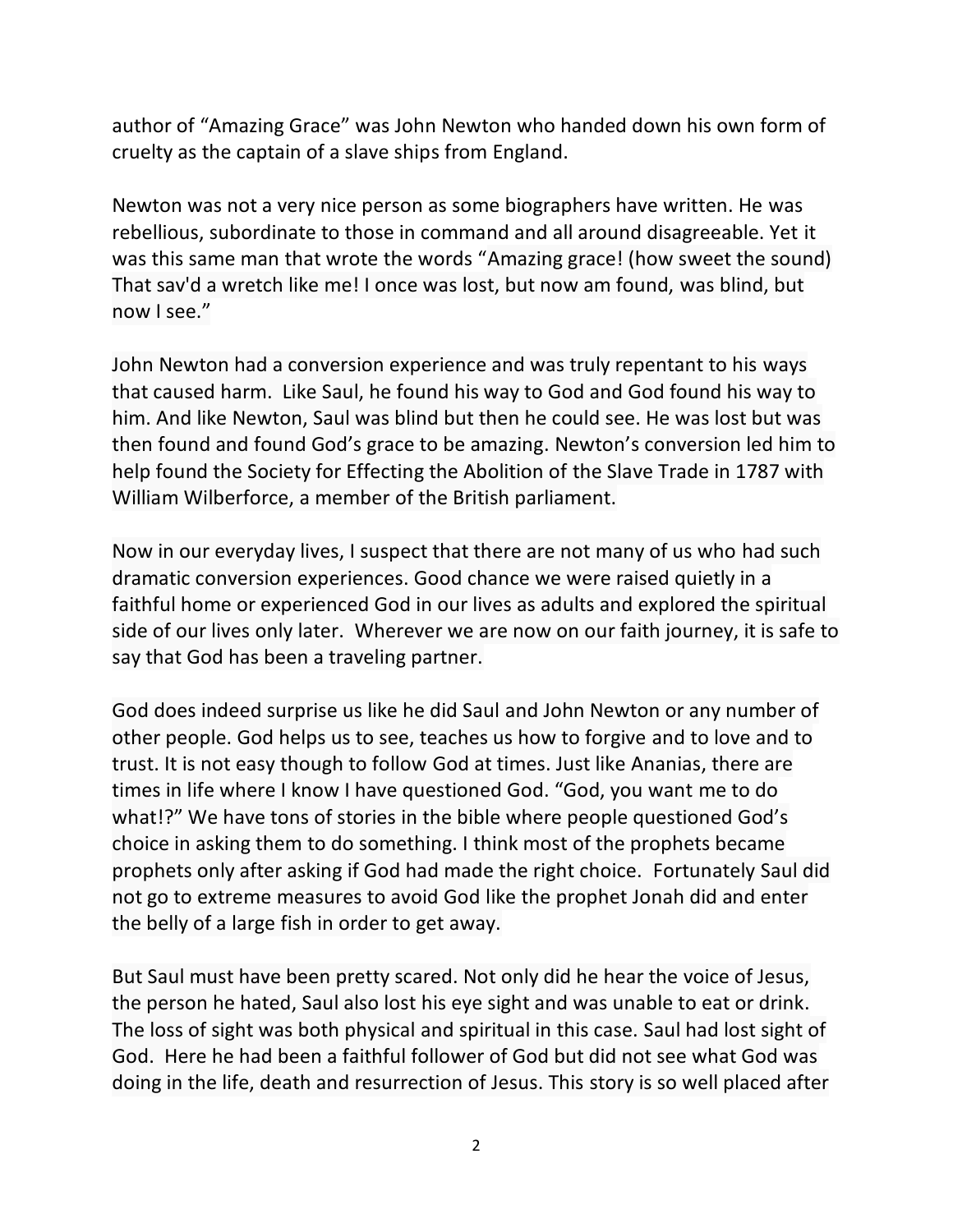Easter. How many people, even with the Easter story still doubt, still have disbelief in what God has given us? And sadly, people even in the  $21<sup>st</sup>$  century still suffer from persecution for being Christian. But then some Christians have had their hand in persecutions in one form or another of those who don't follow in 'the Way' as it is called in today's scripture.

Saul, as we are later told, has his name changed to Paul and he then became the recipient of the persecution for being Christian just as he had done to others. But he persevered and remained a loyal and faithful follower of God until his death. He experienced God's grace, forgiveness and love firsthand and spent the remainder of his life sharing this Good News, as we call it, with thousands of people and over thousands of miles. He spent time in prison where he was beaten and he lived a meager existence in a life of what we would now call life as an itinerant preacher.

This story is one of those stories that make me stop and turn what I learned from his experience inward and to use it as a way of spiritual reflection. What is God trying to show me that I am blind to in my life? On what road am I traveling and will God meet me on only to show me another way? Do I feel truly forgiven? And how do I experience God's amazing grace in my life?

This is what makes the bible truly a treasure-trove and gift. If I were disciplined (and I'm not), it would be interesting to ask these same questions at different periods in my life. I know I would answer them differently at 25 or 35 or 55 or 85 but in doing so, I know that when I dig deeply into a piece of scripture, I feel closer to God each time. I may not always like what I learn or see but life becomes richer from all our experiences – good or bad, difficult or easy.

I know that where I am today is not where I expected to be when I was confirmed in the Episcopal church around 50 years ago. Life has taken me on a journey and, as I look back, God has been my traveling companion and met me on unexpected roads. Some old worldviews I held have moved into the past as I listen to the voices today and why these views need to be placed in my rearview mirror.

And it is just not individuals such as myself that see differently than earlier generations. As we watch the world around us, our society is experiencing conversion experiences in many different ways. What we took for granted in our youth or even 20 or 30 years ago, now seems to up for discussion or at least now